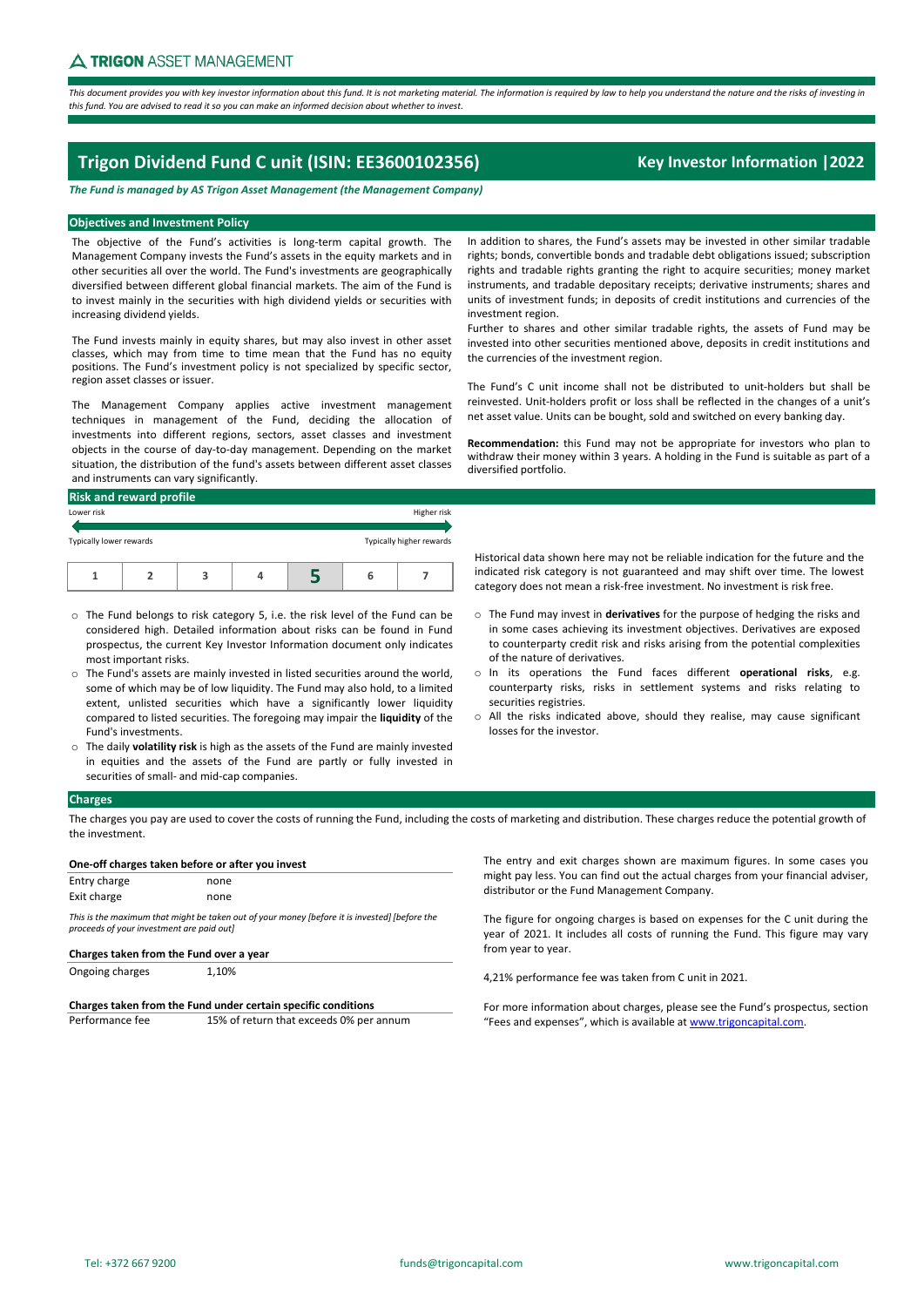

The Fund's investment strategy changed in 2020 when it started to focus on the equity markets all over the world, while previously the Fund invested in the Baltic region and prior to 2013 in the New Europe region.

Past performance has been calculated in EUR. **Performance prior to 2020 was achieved under circumstances that no longer apply.**

Fund performance includes all the charges taken from the Fund (management, transaction, depositary, register, administration, audit and other fees and costs directly related to Fund's investments).

#### **Practical Information**

o Depositary Bank is AS Swedbank (BIC: HABAEE2X).

- More detailed information about this UCITS Fund, including unit's net asset value, latest unit prices, information about other unit classes, also annual and semiannual reports, prospectus and rules can be found free of charge in Estonian and English language at Fund Management Company's web page at www.trigoncapital.com or upon request from the Management Company. Unit prices are also available at Bloomberg and Reuters.
- o Details of the up‐to‐date remuneration policy of the Fund Management Company, including, but not limited to, a description of how remuneration and benefits are calculated, the identities of persons responsible for awarding the remuneration and benefits, are available for investors at www.trigoncapital.com and a paper copy will be made available free of charge upon request.
- o The tax legislation of the Republic of Estonia applies to the Fund and may have an impact on the personal tax position of the investor. The Fund Management Company does not withhold any taxes on gains earned from units. Declaring gains is an obligation of a unit‐holder. The tax system applicable to an investor may depend on the investor's residence, legal set‐up or other circumstances. The investor is advised to consult with a tax adviser.

AS Trigon Asset Management may be held liable solely on the basis of any statement contained in this document that is misleading, inaccurate or inconsistent with the relevant parts of the prospectus for the Fund.

#### **This Fund is authorised in Estonia and regulated by Estonian Financial Supervision Authority.**  AS Trigon Asset Management is authorised in Estonia and regulated by Estonian Financial Supervision Authority. **This Key Investor Information is accurate as a 21.02.2022**

Disclaimer: Past performance of the fund does not guarantee or indicate future performance of the fund. The value of the fund units may increase and decrease over time, therefore there is no guarantee that the investors get back the amount invested in the fund. The risk factors of the fund are described in further detail in the prospectus of the fund available on *the website www.trigoncapital.com.*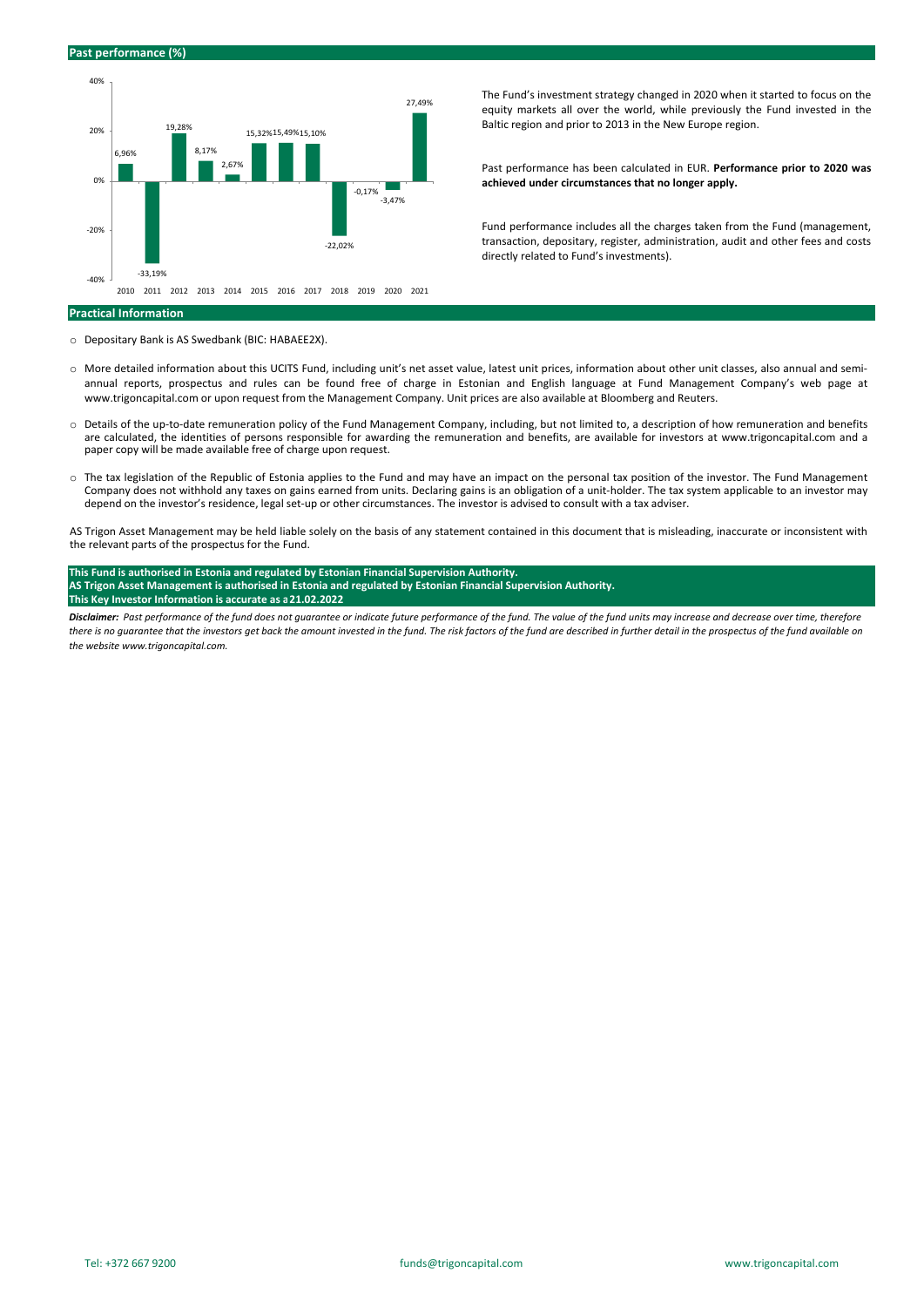This document provides you with key investor information about this fund. It is not marketina material. The information is required by law to help you understand the nature and the risks of investina in this fund. You are advised to read it so you can make an informed decision about whether to invest.

# **Trigon Dividend Fund D unit (ISIN: EE3600001715) Key Investor Information |2022**

# *The Fund is managed by AS Trigon Asset Management (the Management Company)*

## **Objectives and Investment Policy**

The objective of the Fund's activities is long‐term capital growth.

The Management Company invests the Fund's assets in the equity markets and in other securities all over the world. The Fund's investments are geographically diversified between different global financial markets. The aim of the Fund is to invest mainly in the securities with high dividend yields or securities with increasing dividend yields.

The Fund invests mainly in equity shares, but may also invest in other asset classes, which may from time to time mean that the Fund has no equity positions. The Fund's investment policy is not specialized by specific sector, region asset classes or issuer.

The Management Company applies active investment management techniques in management of the Fund, deciding the allocation of investments into different regions, sectors, asset classes and investment objects in the course of day‐to‐day management. Depending on the market situation, the distribution of the fund's assets between different asset classes and instruments can vary significantly.

In addition to shares, the Fund's assets may be invested in other similar tradable rights; bonds, convertible bonds and tradable debt obligations issued; subscription rights and tradable rights granting the right to acquire securities;

| <b>Risk and reward profile</b> |  |   |  |  |   |                          |  |
|--------------------------------|--|---|--|--|---|--------------------------|--|
| Lower risk                     |  |   |  |  |   | Higher risk              |  |
| Typically lower rewards        |  |   |  |  |   | Typically higher rewards |  |
|                                |  | 3 |  |  | 6 |                          |  |

- o The Fund belongs to risk category 5, i.e. the risk level of the Fund can be considered high. Detailed information about risks can be found in Fund prospectus, the current Key Investor Information document only indicates most important risks.
- o The Fund's assets are mainly invested in listed securities around the world, some of which may be of low liquidity. The Fund may also hold, to a limited extent, unlisted securities which have a significantly lower liquidity compared to listed securities. The foregoing may impair the **liquidity** of the Fund's investments.
- o The daily **volatility risk** is high as the assets of the Fund are mainly invested in equities and the assets of the Fund are partly or fully invested in securities of small‐ and mid‐cap companies.

money market instruments, and tradable depositary receipts; derivative instruments; shares and units of investment funds; in deposits of credit institutions and currencies of the investment region.

Further to shares and other similar tradable rights, the assets of Fund may be invested into other securities mentioned above, deposits in credit institutions and the currencies of the investment region.

The purpose of the Management Company is to pay a dividend to the unitholders of D units every year. The dividend will be paid out of the net asset value of the D unit on the basis of the respective decision of the Management Company. The amount of the dividend is approved by the Management Board of the Management Company. The right to deviate from the above policy is granted if, in the opinion of the Management Company, it may harm the interests of unit‐ holders. Payment of dividends to unit-holders is not guaranteed.

Units can be bought, sold and switched on every banking day.

**Recommendation:** this Fund may not be appropriate for investors who plan to withdraw their money within 3 years. A holding in the Fund is suitable as part of a diversified portfolio.

Historical data shown here may not be reliable indication for the future and the indicated risk category is not guaranteed and may shift over time. The lowest category does not mean a risk‐free investment. No investment is risk free.

- o The Fund may invest in **derivatives** for the purpose of hedging the risks and in some cases achieving its investment objectives. Derivatives are exposed to counterparty credit risk and risks arising from the potential complexities of the nature of derivatives.
- o In its operations the Fund faces different **operational risks**, e.g. counterparty risks, risks in settlement systems and risks relating to securities registries.
- o All the risks indicated above, should they realise, may cause significant losses for the investor.

## **Charges**

The charges you pay are used to cover the costs of running the Fund, including the costs of marketing and distribution. These charges reduce the potential growth of the investment.

| One-off charges taken before or after you invest                                                                                                                                      |                                         |  |  |  |
|---------------------------------------------------------------------------------------------------------------------------------------------------------------------------------------|-----------------------------------------|--|--|--|
| Entry charge                                                                                                                                                                          | none                                    |  |  |  |
| Exit charge                                                                                                                                                                           | none                                    |  |  |  |
| This is the maximum that might be taken out of your money (before it is invested) (before the<br>proceeds of your investment are paid out]<br>Charges taken from the Fund over a year |                                         |  |  |  |
| Ongoing charges                                                                                                                                                                       | 0.99%                                   |  |  |  |
| Charges taken from the Fund under certain specific conditions                                                                                                                         |                                         |  |  |  |
| Performance fee                                                                                                                                                                       | 15% of return that exceeds 0% per annum |  |  |  |

The entry and exit charges shown are maximum figures. In some cases you might pay less. You can find out the actual charges from your financial adviser, distributor or the Fund Management Company.

The figure for ongoing charges is based on expenses for the D unit during the year of 2021. It includes all costs of running the Fund. This figure may vary from year to year.

2,71% performance fee was taken from D unit in 2021.

For more information about charges, please see the Fund's prospectus, section "Fees and expenses", which is available at www.trigoncapital.com.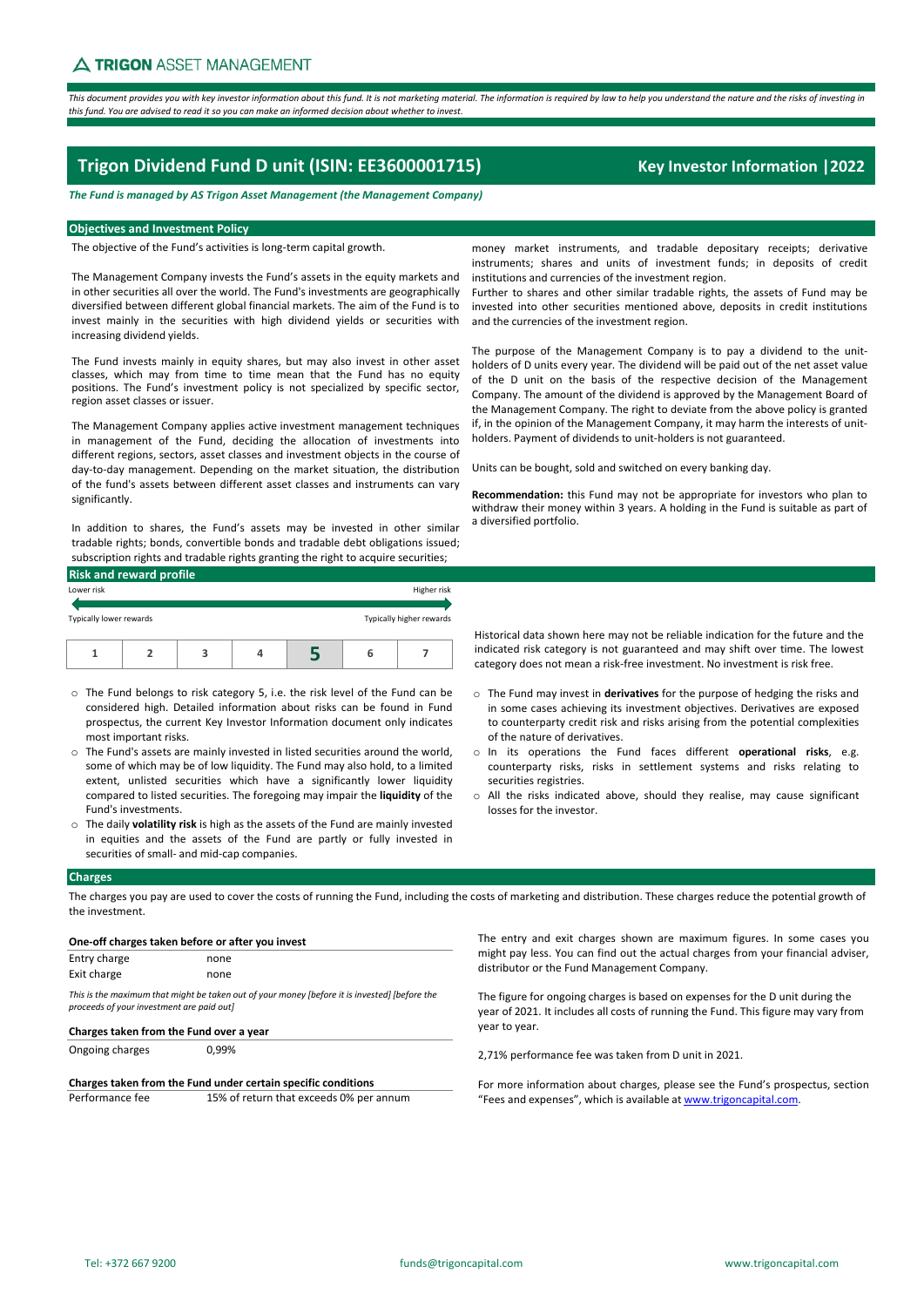

The performance of the Unit D will be calculated in euros. Unit D was launched on 19.06.2020. Past performance is not an indicator of future performance.

The Fund's investment strategy changed in 2020 when it started to focus on the equity markets all over the world, while previously the Fund invested in the Baltic region and prior to 2013 in the New Europe region.

Fund performance includes all the charges taken from the Fund (management, transaction, depositary, register, administration, audit and other fees and costs directly related to Fund's investments).

#### **Practical Information**

- o Depositary Bank is AS Swedbank (BIC: HABAEE2X).
- More detailed information about this UCITS Fund, including unit's net asset value, latest unit prices, information about other unit classes, also annual and semiannual reports, prospectus and rules can be found free of charge in Estonian and English language at Fund Management Company's web page at www.trigoncapital.com or upon request from the Management Company. Unit prices are also available at Bloomberg and Reuters.
- o Details of the up‐to‐date remuneration policy of the Fund Management Company, including, but not limited to, a description of how remuneration and benefits are calculated, the identities of persons responsible for awarding the remuneration and benefits, are available for investors at www.trigoncapital.com and a paper copy will be made available free of charge upon request.
- o The tax legislation of the Republic of Estonia applies to the Fund and may have an impact on the personal tax position of the investor. The Fund Management Company does not withhold any taxes on gains earned from units. Declaring gains is an obligation of a unit‐holder. The tax system applicable to an investor may depend on the investor's residence, legal set‐up or other circumstances. The investor is advised to consult with a tax adviser.

AS Trigon Asset Management may be held liable solely on the basis of any statement contained in this document that is misleading, inaccurate or inconsistent with the relevant parts of the prospectus for the Fund.

# **This Fund is authorised in Estonia and regulated by Estonian Financial Supervision Authority.**  AS Trigon Asset Management is authorised in Estonia and regulated by Estonian Financial Supervision Authority.

#### **This Key Investor Information is accurate as a 21.02.2022**

Disclaimer: Past performance of the fund does not guarantee or indicate future performance of the fund. The value of the fund units may increase and decrease over time, therefore there is no guarantee that the investors get back the amount invested in the fund. The risk factors of the fund are described in further detail in the prospectus of the fund available on *the website www.trigoncapital.com.*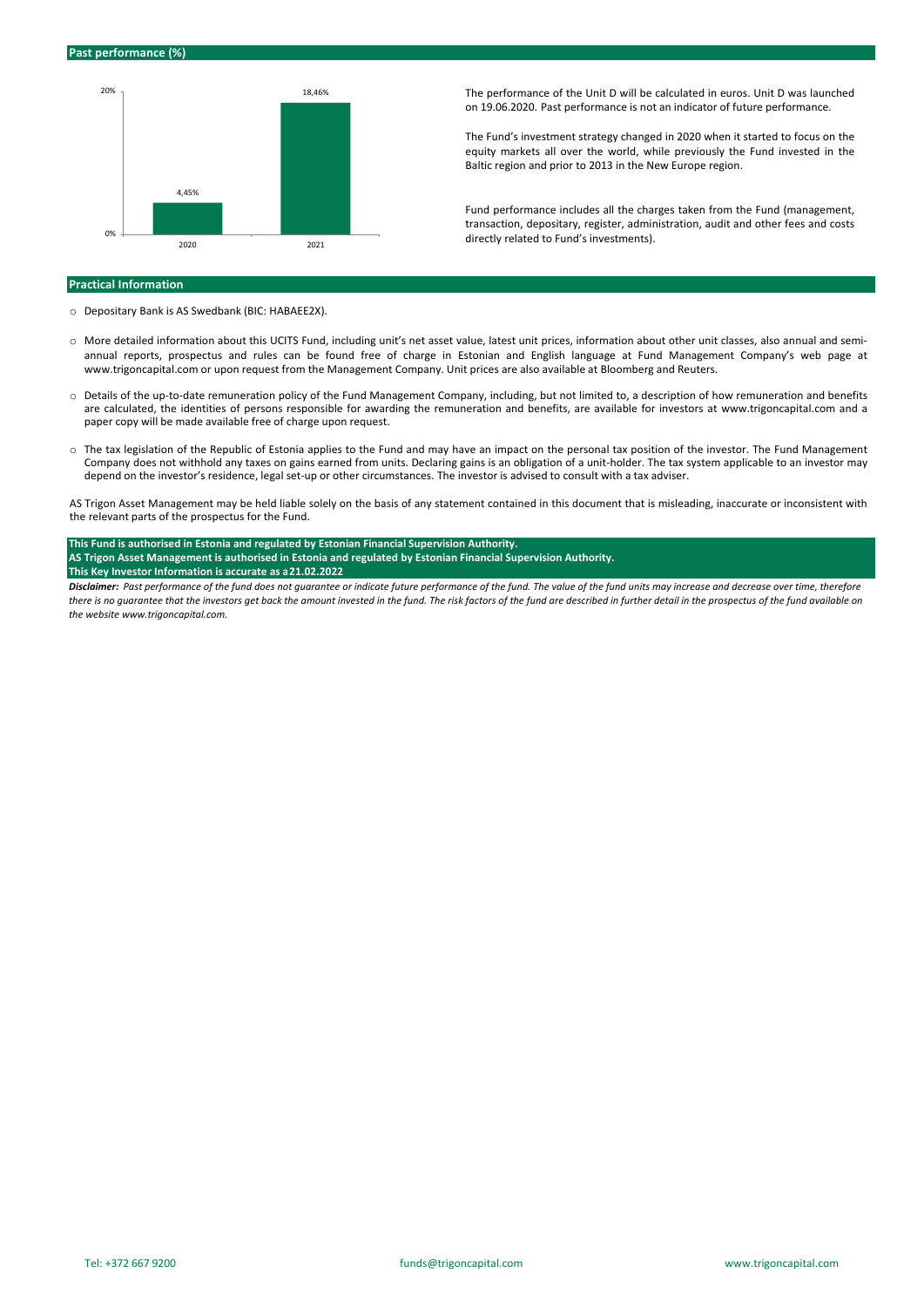This document provides you with key investor information about this fund. It is not marketing material. The information is required by law to help you understand the nature and the risks of investing in this fund. You are advised to read it so you can make an informed decision about whether to invest.

# **Trigon Dividend Fund eQ unit (ISIN: EE3600076006) Key Investor Information |2022**

*The Fund is managed by AS Trigon Asset Management (the Management Company)*

# **Objectives and Investment Policy**

The objective of the Fund's activities is long-term capital growth.

The Management Company invests the Fund's assets in the equity markets and in other securities all over the world. The Fund's investments are geographically diversified between different global financial markets. The aim of the Fund is to invest mainly in the securities with high dividend yields or securities with increasing dividend yields.

The Fund invests mainly in equity shares, but may also invest in other asset classes, which may from time to time mean that the Fund has no equity positions. The Fund's investment policy is not specialized by specific sector, region asset classes or issuer.

The Management Company applies active investment management techniques in management of the Fund, deciding the allocation of investments into different regions, sectors, asset classes and investment objects in the course of day‐to‐day management. Depending on the market situation, the distribution of the fund's assets between different asset classes and instruments can vary significantly.

In addition to shares, the Fund's assets may be invested in other similar tradable rights; bonds, convertible bonds and tradable debt obligations issued; subscription rights and tradable rights granting the right to acquire securities: money market instruments, and tradable depositary receipts; derivative instruments; shares and units of investment funds; in deposits of credit institutions and currencies of the investment region.

Further to shares and other similar tradable rights, the assets of Fund may be invested into other securities mentioned above, deposits in credit institutions and the currencies of the investment region.

The Fund's eQ unit income shall not be distributed to unit‐holders but shall be reinvested. Unit‐holders profit or loss shall be reflected in the changes of a unit's net asset value. Units can be bought, sold and switched on every banking day.

**Recommendation:** this Fund may not be appropriate for investors who plan to withdraw their money within 3 years. A holding in the Fund is suitable as part of a diversified portfolio.

#### **Risk and reward profile**

| Lower risk              |  |  |  |  |   | Higher risk              |  |
|-------------------------|--|--|--|--|---|--------------------------|--|
| Typically lower rewards |  |  |  |  |   | Typically higher rewards |  |
|                         |  |  |  |  | b |                          |  |

- o The Fund belongs to risk category 5, i.e. the risk level of the Fund can be considered high. Detailed information about risks can be found in Fund prospectus, the current Key Investor Information document only indicates most important risks.
- o The Fund's assets are mainly invested in listed securities around the world, some of which may be of low liquidity. The Fund may also hold, to a limited extent, unlisted securities which have a significantly lower liquidity compared to listed securities. The foregoing may impair the **liquidity** of the Fund's investments.
- o The daily **volatility risk** is high as the assets of the Fund are mainly invested in equities and the assets of the Fund are partly or fully invested in securities of small‐ and mid‐cap companies.

Historical data shown here may not be reliable indication for the future and the indicated risk category is not guaranteed and may shift over time. The lowest category does not mean a risk‐free investment. No investment is risk free.

- o The Fund may invest in **derivatives** for the purpose of hedging the risks and in some cases achieving its investment objectives. Derivatives are exposed to counterparty credit risk and risks arising from the potential complexities of the nature of derivatives.
- o In its operations the Fund faces different **operational risks**, e.g. counterparty risks, risks in settlement systems and risks relating to securities registries.
- $\circ$  All the risks indicated above, should they realise, may cause significant losses for the investor.

## **Charges**

The charges you pay are used to cover the costs of running the Fund, including the costs of marketing and distribution. These charges reduce the potential growth of the investment.

| One-off charges taken before or after you invest                                                                                           |      |  |  |
|--------------------------------------------------------------------------------------------------------------------------------------------|------|--|--|
| Entry charge                                                                                                                               | none |  |  |
| Exit charge                                                                                                                                | none |  |  |
| This is the maximum that might be taken out of your money (before it is invested) (before the<br>proceeds of your investment are paid out] |      |  |  |

| Charges taken from the Fund over a year |       |  |  |
|-----------------------------------------|-------|--|--|
| Ongoing charges                         | 3,16% |  |  |

**Charges taken from the Fund under certain specific conditions** Performance fee 15% of return that exceeds 3,5% per annum

The entry and exit charges shown are maximum figures. In some cases you might pay less. You can find out the actual charges from your financial adviser, distributor or the Fund Management Company.

The figure for ongoing charges is based on expenses for the eQ unit during the year of 2021. It includes all costs of running the Fund, but excludes performance fees. This figure may vary from year to year.

No performance fee was taken from eQ unit in 2021.

For more information about charges, please see the Fund's prospectus, section "Fees and expenses", which is available at www.trigoncapital.com.